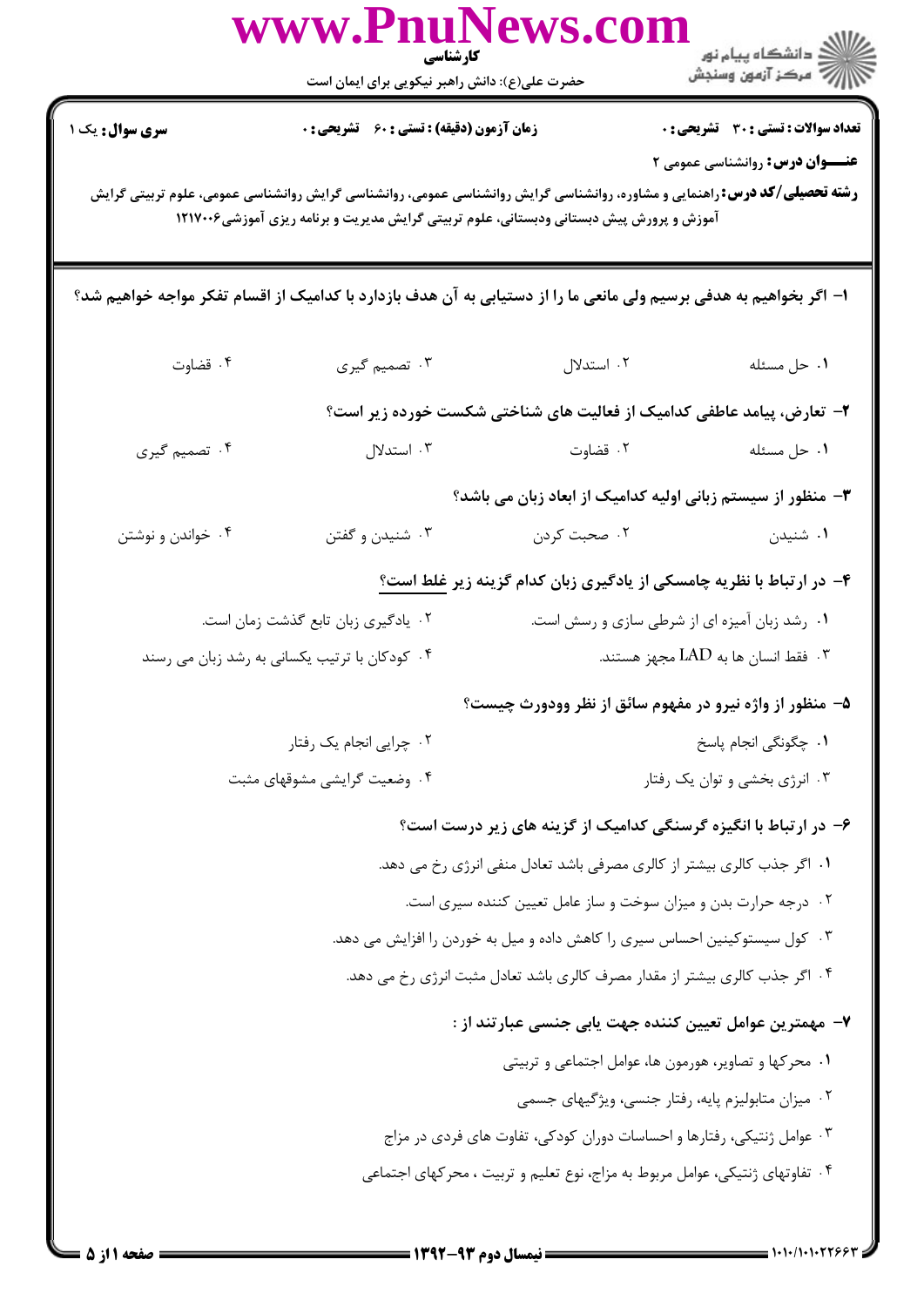| <b>سری سوال :</b> ۱ یک<br><b>زمان آزمون (دقیقه) : تستی : 60 ٪ تشریحی : 0</b><br>تعداد سوالات : تستي : 30 ٪ تشريحي : 0<br><b>عنـــوان درس:</b> روانشناسی عمومی ۲<br><b>رشته تحصیلی/کد درس:</b> راهنمایی و مشاوره، روانشناسی گرایش روانشناسی عمومی، روانشناسی گرایش روانشناسی عمومی، علوم تربیتی گرایش<br>آموزش و پرورش پیش دبستانی ودبستانی، علوم تربیتی گرایش مدیریت و برنامه ریزی آموزشی۱۲۱۷۰۰۶<br>۸– طبق نظریه شاختر-سینگردر هیجان میزان برپایی تابع چه متغیر(هایی) است؟<br>۰۱ ویژگیهای ژنتیکی و برچسب زنی شناختی<br>۰۲ برچسب زنی شناختی<br>۰۴ چگونگی اسناددهی افراد<br>۰۳ نوع ارزیابی شناختی افراد<br>۹- نظریه فروید در شخصیت جزء کدامیک از الگوهای نظری زیر است؟<br>۰۴ شناخت گرایی<br>۰۳ پویایی گرایی<br>۰۲ رفتارگرایی<br>۰۱ روان پویشی<br>۱۰– در نظریه فروید فرد بهنجار کسی است که:<br>۰۲ قادر به تأمین همه نیازهای خودش باشد.<br>٠١ فاقد تعارض باشد.<br>۰۳ بین بن و فرامن تعادل ایجاد کند.<br>۰۴ در مراحل رشد روانی جنسی تثبیت نشود.<br>1۱– در توصیف نظریه یونگ کدام گزینه زیر درست است؟<br>۰۱ نسبت به محتوای من ممکن است هوشیاری کامل نداشته باشیم.<br>۰۲ تجاربی که در ناهوشیار جمعی قراردارند براساس شباهت کنار یکدیگر هستند.<br>۰۳ یکپارچگی شخصیت براساس عملکرد «خود» صورت می گیرد.<br>۰۴ آگاهی از ناهوشیاری شخصی در ابتدا ناهوشیار بوده و بعد هوشیار می شود.<br>۱۲- بین نظریه شخصیتی پیاژه و فروید چه وجوه اشتراکی وجود دارد؟<br>۰۱ با توجه به دو دیدگاه متفاوت هیچ وجه اشتراکی نیست.<br>۰۲ در هر دو نظریه بر عوامل عاطفی تأکید می شود.<br>۰۳ در هر دو نظریه محرک رفتار، تحولات دوران کودکی است.<br>۰۴ هردو آنها از مفاهیمی همچون ناهوشیاری استفاده می کنند.<br>۱۳- در ارتباط با عوامل مؤثر بر فشار روانی کدام گزینه زیر درست است؟<br>۰۱ مصرف کافئین فشارروانی را کاهش می دهد.<br>۰۲ تیپ شخصیتی A فشار روانی کمتری را تجربه می کند. $\mathsf{A}$<br>۰۳ توانایی مقابله با فشارزا از عوامل اولیه مقابله با فشار روانی است.<br>۰۴ آدرنالین کمتر باعث سلامت جسمانی بیشتری می شود. | www.PnuNews.col<br>کارشناسی<br>حضرت علی(ع): دانش راهبر نیکویی برای ایمان است | ر<br>دانشگاه پيام نور<br>ا∛ مرکز آزمون وسنجش |
|-----------------------------------------------------------------------------------------------------------------------------------------------------------------------------------------------------------------------------------------------------------------------------------------------------------------------------------------------------------------------------------------------------------------------------------------------------------------------------------------------------------------------------------------------------------------------------------------------------------------------------------------------------------------------------------------------------------------------------------------------------------------------------------------------------------------------------------------------------------------------------------------------------------------------------------------------------------------------------------------------------------------------------------------------------------------------------------------------------------------------------------------------------------------------------------------------------------------------------------------------------------------------------------------------------------------------------------------------------------------------------------------------------------------------------------------------------------------------------------------------------------------------------------------------------------------------------------------------------------------------------------------------------------------------------------------------------------------------------------------------------------------------------------------------------------------------------------------------------------------------------------------|------------------------------------------------------------------------------|----------------------------------------------|
|                                                                                                                                                                                                                                                                                                                                                                                                                                                                                                                                                                                                                                                                                                                                                                                                                                                                                                                                                                                                                                                                                                                                                                                                                                                                                                                                                                                                                                                                                                                                                                                                                                                                                                                                                                                                                                                                                         |                                                                              |                                              |
|                                                                                                                                                                                                                                                                                                                                                                                                                                                                                                                                                                                                                                                                                                                                                                                                                                                                                                                                                                                                                                                                                                                                                                                                                                                                                                                                                                                                                                                                                                                                                                                                                                                                                                                                                                                                                                                                                         |                                                                              |                                              |
|                                                                                                                                                                                                                                                                                                                                                                                                                                                                                                                                                                                                                                                                                                                                                                                                                                                                                                                                                                                                                                                                                                                                                                                                                                                                                                                                                                                                                                                                                                                                                                                                                                                                                                                                                                                                                                                                                         |                                                                              |                                              |
|                                                                                                                                                                                                                                                                                                                                                                                                                                                                                                                                                                                                                                                                                                                                                                                                                                                                                                                                                                                                                                                                                                                                                                                                                                                                                                                                                                                                                                                                                                                                                                                                                                                                                                                                                                                                                                                                                         |                                                                              |                                              |
|                                                                                                                                                                                                                                                                                                                                                                                                                                                                                                                                                                                                                                                                                                                                                                                                                                                                                                                                                                                                                                                                                                                                                                                                                                                                                                                                                                                                                                                                                                                                                                                                                                                                                                                                                                                                                                                                                         |                                                                              |                                              |
|                                                                                                                                                                                                                                                                                                                                                                                                                                                                                                                                                                                                                                                                                                                                                                                                                                                                                                                                                                                                                                                                                                                                                                                                                                                                                                                                                                                                                                                                                                                                                                                                                                                                                                                                                                                                                                                                                         |                                                                              |                                              |
|                                                                                                                                                                                                                                                                                                                                                                                                                                                                                                                                                                                                                                                                                                                                                                                                                                                                                                                                                                                                                                                                                                                                                                                                                                                                                                                                                                                                                                                                                                                                                                                                                                                                                                                                                                                                                                                                                         |                                                                              |                                              |
|                                                                                                                                                                                                                                                                                                                                                                                                                                                                                                                                                                                                                                                                                                                                                                                                                                                                                                                                                                                                                                                                                                                                                                                                                                                                                                                                                                                                                                                                                                                                                                                                                                                                                                                                                                                                                                                                                         |                                                                              |                                              |
|                                                                                                                                                                                                                                                                                                                                                                                                                                                                                                                                                                                                                                                                                                                                                                                                                                                                                                                                                                                                                                                                                                                                                                                                                                                                                                                                                                                                                                                                                                                                                                                                                                                                                                                                                                                                                                                                                         |                                                                              |                                              |
|                                                                                                                                                                                                                                                                                                                                                                                                                                                                                                                                                                                                                                                                                                                                                                                                                                                                                                                                                                                                                                                                                                                                                                                                                                                                                                                                                                                                                                                                                                                                                                                                                                                                                                                                                                                                                                                                                         |                                                                              |                                              |
|                                                                                                                                                                                                                                                                                                                                                                                                                                                                                                                                                                                                                                                                                                                                                                                                                                                                                                                                                                                                                                                                                                                                                                                                                                                                                                                                                                                                                                                                                                                                                                                                                                                                                                                                                                                                                                                                                         |                                                                              |                                              |
|                                                                                                                                                                                                                                                                                                                                                                                                                                                                                                                                                                                                                                                                                                                                                                                                                                                                                                                                                                                                                                                                                                                                                                                                                                                                                                                                                                                                                                                                                                                                                                                                                                                                                                                                                                                                                                                                                         |                                                                              |                                              |
|                                                                                                                                                                                                                                                                                                                                                                                                                                                                                                                                                                                                                                                                                                                                                                                                                                                                                                                                                                                                                                                                                                                                                                                                                                                                                                                                                                                                                                                                                                                                                                                                                                                                                                                                                                                                                                                                                         |                                                                              |                                              |
|                                                                                                                                                                                                                                                                                                                                                                                                                                                                                                                                                                                                                                                                                                                                                                                                                                                                                                                                                                                                                                                                                                                                                                                                                                                                                                                                                                                                                                                                                                                                                                                                                                                                                                                                                                                                                                                                                         |                                                                              |                                              |
|                                                                                                                                                                                                                                                                                                                                                                                                                                                                                                                                                                                                                                                                                                                                                                                                                                                                                                                                                                                                                                                                                                                                                                                                                                                                                                                                                                                                                                                                                                                                                                                                                                                                                                                                                                                                                                                                                         |                                                                              |                                              |
|                                                                                                                                                                                                                                                                                                                                                                                                                                                                                                                                                                                                                                                                                                                                                                                                                                                                                                                                                                                                                                                                                                                                                                                                                                                                                                                                                                                                                                                                                                                                                                                                                                                                                                                                                                                                                                                                                         |                                                                              |                                              |
|                                                                                                                                                                                                                                                                                                                                                                                                                                                                                                                                                                                                                                                                                                                                                                                                                                                                                                                                                                                                                                                                                                                                                                                                                                                                                                                                                                                                                                                                                                                                                                                                                                                                                                                                                                                                                                                                                         |                                                                              |                                              |
|                                                                                                                                                                                                                                                                                                                                                                                                                                                                                                                                                                                                                                                                                                                                                                                                                                                                                                                                                                                                                                                                                                                                                                                                                                                                                                                                                                                                                                                                                                                                                                                                                                                                                                                                                                                                                                                                                         |                                                                              |                                              |
|                                                                                                                                                                                                                                                                                                                                                                                                                                                                                                                                                                                                                                                                                                                                                                                                                                                                                                                                                                                                                                                                                                                                                                                                                                                                                                                                                                                                                                                                                                                                                                                                                                                                                                                                                                                                                                                                                         |                                                                              |                                              |
|                                                                                                                                                                                                                                                                                                                                                                                                                                                                                                                                                                                                                                                                                                                                                                                                                                                                                                                                                                                                                                                                                                                                                                                                                                                                                                                                                                                                                                                                                                                                                                                                                                                                                                                                                                                                                                                                                         |                                                                              |                                              |
|                                                                                                                                                                                                                                                                                                                                                                                                                                                                                                                                                                                                                                                                                                                                                                                                                                                                                                                                                                                                                                                                                                                                                                                                                                                                                                                                                                                                                                                                                                                                                                                                                                                                                                                                                                                                                                                                                         |                                                                              |                                              |
|                                                                                                                                                                                                                                                                                                                                                                                                                                                                                                                                                                                                                                                                                                                                                                                                                                                                                                                                                                                                                                                                                                                                                                                                                                                                                                                                                                                                                                                                                                                                                                                                                                                                                                                                                                                                                                                                                         |                                                                              |                                              |
|                                                                                                                                                                                                                                                                                                                                                                                                                                                                                                                                                                                                                                                                                                                                                                                                                                                                                                                                                                                                                                                                                                                                                                                                                                                                                                                                                                                                                                                                                                                                                                                                                                                                                                                                                                                                                                                                                         |                                                                              |                                              |
|                                                                                                                                                                                                                                                                                                                                                                                                                                                                                                                                                                                                                                                                                                                                                                                                                                                                                                                                                                                                                                                                                                                                                                                                                                                                                                                                                                                                                                                                                                                                                                                                                                                                                                                                                                                                                                                                                         |                                                                              |                                              |
|                                                                                                                                                                                                                                                                                                                                                                                                                                                                                                                                                                                                                                                                                                                                                                                                                                                                                                                                                                                                                                                                                                                                                                                                                                                                                                                                                                                                                                                                                                                                                                                                                                                                                                                                                                                                                                                                                         |                                                                              |                                              |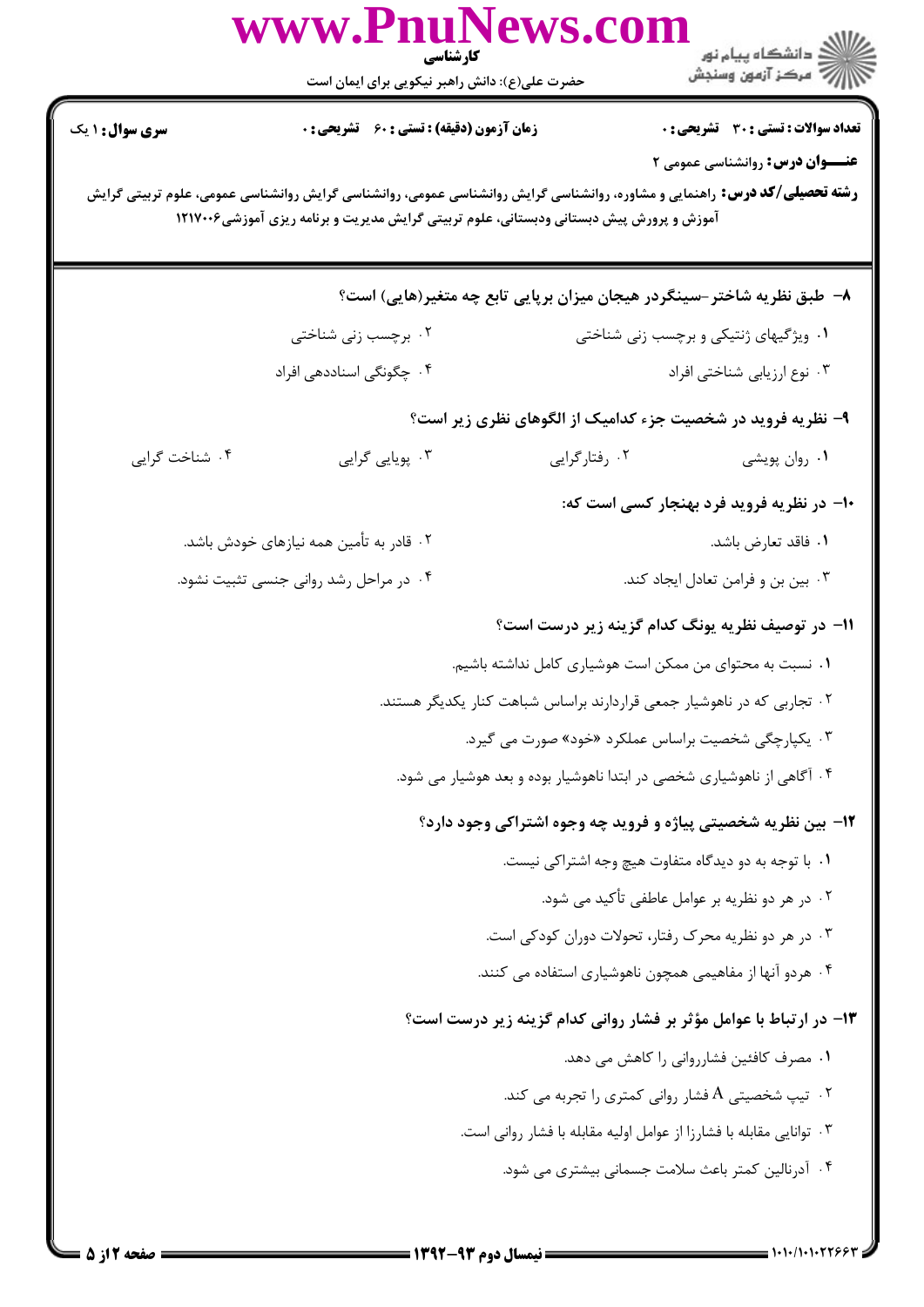|                                                                                                                                                                                                                              | كارشناسي                                                          | www.PnuNews.com                                                                                                                                                                                                               |                                                    |  |
|------------------------------------------------------------------------------------------------------------------------------------------------------------------------------------------------------------------------------|-------------------------------------------------------------------|-------------------------------------------------------------------------------------------------------------------------------------------------------------------------------------------------------------------------------|----------------------------------------------------|--|
|                                                                                                                                                                                                                              | حضرت علی(ع): دانش راهبر نیکویی برای ایمان است                     |                                                                                                                                                                                                                               |                                                    |  |
| <b>سری سوال : ۱ یک</b>                                                                                                                                                                                                       | <b>زمان آزمون (دقیقه) : تستی : 60 ٪ تشریحی : 0</b>                |                                                                                                                                                                                                                               | <b>تعداد سوالات : تستی : 30 ٪ تشریحی : 0</b>       |  |
|                                                                                                                                                                                                                              |                                                                   |                                                                                                                                                                                                                               | <b>عنـــوان درس:</b> روانشناسی عمومی ۲             |  |
|                                                                                                                                                                                                                              |                                                                   | <b>رشته تحصیلی/کد درس:</b> راهنمایی و مشاوره، روانشناسی گرایش روانشناسی عمومی، روانشناسی گرایش روانشناسی عمومی، علوم تربیتی گرایش<br>آموزش و پرورش پیش دبستانی ودبستانی، علوم تربیتی گرایش مدیریت و برنامه ریزی آموزشی۱۲۱۷۰۰۶ |                                                    |  |
|                                                                                                                                                                                                                              |                                                                   |                                                                                                                                                                                                                               |                                                    |  |
|                                                                                                                                                                                                                              |                                                                   | ۱۴- مقاومت در برابر فشار روانی تحت عنوان چه چیزی یاد می شود؟                                                                                                                                                                  |                                                    |  |
| ۰۴ سرسختی روانی                                                                                                                                                                                                              | ۰۳ تعهد                                                           | ۰۲ حس کنترل                                                                                                                                                                                                                   | ۰۱ مبارزه جويي                                     |  |
|                                                                                                                                                                                                                              |                                                                   | ۱۵- سفت و شل کردن ماهیچه بدن جزء کدامیک از روشهای مقابله با فشار روانی است؟                                                                                                                                                   |                                                    |  |
| ۰۴ تصورات هدایت شده                                                                                                                                                                                                          |                                                                   | ۰۲ مراقبه مسیدگی درمیدگی                                                                                                                                                                                                      | ۰۱ ورزش                                            |  |
|                                                                                                                                                                                                                              | ۱۶– در اختلالات روانی منظور از پسیکوز چه نوع اختلالاتی است؟       |                                                                                                                                                                                                                               |                                                    |  |
|                                                                                                                                                                                                                              | ۲. اختلالات فاقد توهم و هذيان                                     |                                                                                                                                                                                                                               | ۰۱ آسیب های شدید روانی با علل جمسانی               |  |
|                                                                                                                                                                                                                              | ۰۴ اختلالات شدید روانی همراه با توهم و هذیان                      |                                                                                                                                                                                                                               | ۰۳ هر نوع اختلال روانی که علت جسمانی و روانی دارد. |  |
| ۱۷– بچّه هایی که سالها قبل حادثه زلزله را تجربه کرده اند و بعد از اینکه والدین خودشان را از دست دادند بعد از چندسال<br>نسبت به تجربه زلزله گذشته واکنش های شدیدی نشان می دهند. این واکنش احتمالاً منجر به چه اختلالی می شود؟ |                                                                   |                                                                                                                                                                                                                               |                                                    |  |
| PTSD . f                                                                                                                                                                                                                     | $\mathrm{ocd} \cdot \mathbf{r}$                                   |                                                                                                                                                                                                                               | ۰۱ پانیک سه ۲۰ فوبی .                              |  |
|                                                                                                                                                                                                                              |                                                                   | <b>۱۸</b> - تحریک پذیری، بیش فعالی و خودبزرگ بینی از ویژگیهای کدامیک از اختلالات زیر است؟                                                                                                                                     |                                                    |  |
| ۰۴ روان گسیختگی                                                                                                                                                                                                              | ۰۳ افسرده خویی                                                    | ۰۱ اختلالات دو قطبی سیست ۲۰ مانیا                                                                                                                                                                                             |                                                    |  |
|                                                                                                                                                                                                                              |                                                                   | ۱۹- فردی که جلو چشم دیگران بدون ترس افراد زیادی را می کشد و یا با سلاح سرد و گرم دیگران را بدون دلیل به خاک و                                                                                                                 |                                                    |  |
|                                                                                                                                                                                                                              |                                                                   | خون می کشد احتمالاً دارای کدامیک از اختلالات زیر است؟                                                                                                                                                                         |                                                    |  |
| ۰۴ اسکینرو تایپی                                                                                                                                                                                                             | ۰۳ نمایشی                                                         | ۰۲ مرزی                                                                                                                                                                                                                       | ۰۱ ضداجتما <i>عی</i>                               |  |
|                                                                                                                                                                                                                              | +۲- از آزمایش سالومون اش در خصوص همرنگی میتوانیم نتیجه بگیریم که: |                                                                                                                                                                                                                               |                                                    |  |
|                                                                                                                                                                                                                              |                                                                   |                                                                                                                                                                                                                               | ۰۱ اگر منبع نفوذ فرد باشد همرنگی بیشتر است.        |  |
|                                                                                                                                                                                                                              |                                                                   | ۰۲ وقتی افراد به تنهایی شرکت کردند همرنگی بالایی را نشان دادند.                                                                                                                                                               |                                                    |  |
|                                                                                                                                                                                                                              |                                                                   |                                                                                                                                                                                                                               | ۰۳ همرنگی همیشه در یک گروه انجام نمی شود.          |  |
|                                                                                                                                                                                                                              |                                                                   |                                                                                                                                                                                                                               | ۴ . به هم پیوستگی گروهی همرنگی را افزایش می دهد.   |  |
| <b>۲۱</b> - درجه ای که شخص  نسبت به محرکها یا رویدادهای گوناگون همین واکنش را نشان می دهد به کدام بعد اسناددهی مربوط                                                                                                         |                                                                   |                                                                                                                                                                                                                               |                                                    |  |
|                                                                                                                                                                                                                              |                                                                   |                                                                                                                                                                                                                               | می شود؟                                            |  |
| ۰۴ استنباط متناظر                                                                                                                                                                                                            | ۰۳ تمایز                                                          | ۰۲ همسانی                                                                                                                                                                                                                     | ۰۱ توافق                                           |  |
|                                                                                                                                                                                                                              |                                                                   |                                                                                                                                                                                                                               |                                                    |  |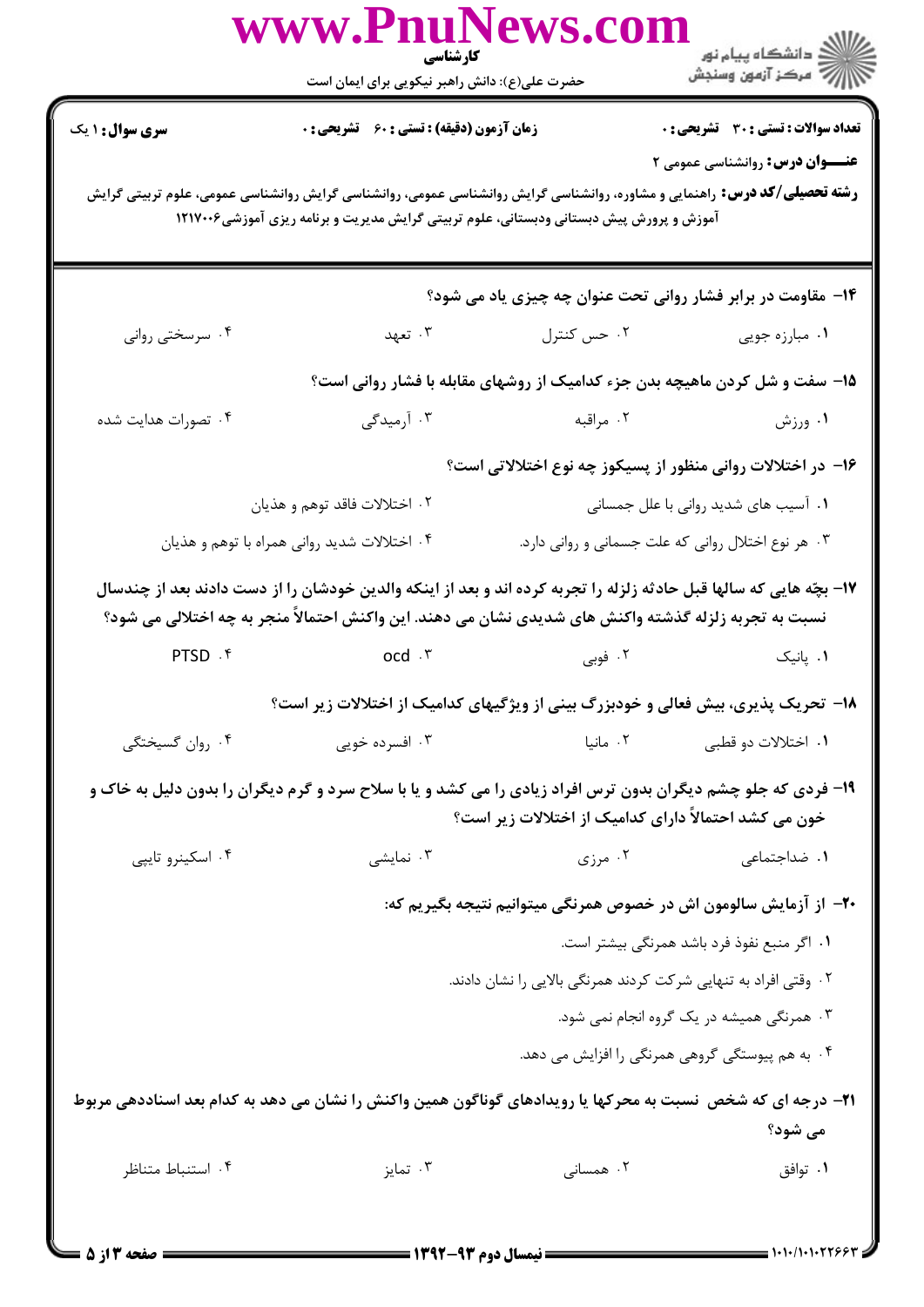| ِ<br>∭ دانشڪاه پيام نور<br>∭ مرکز آزمون وسنڊش                                                                                                                               | كارشناسي<br>حضرت علی(ع): دانش راهبر نیکویی برای ایمان است                                | www.PnuNews.col                             |                  |
|-----------------------------------------------------------------------------------------------------------------------------------------------------------------------------|------------------------------------------------------------------------------------------|---------------------------------------------|------------------|
| <b>تعداد سوالات : تستی : 30 ٪ تشریحی : 0</b>                                                                                                                                |                                                                                          | زمان آزمون (دقیقه) : تستی : 60 ٪ تشریحی : 0 | سری سوال: ۱ یک   |
| <b>عنـــوان درس:</b> روانشناسی عمومی ۲<br><b>رشته تحصیلی/کد درس:</b> راهنمایی و مشاوره، روانشناسی گرایش روانشناسی عمومی، روانشناسی گرایش روانشناسی عمومی، علوم تربیتی گرایش | آموزش و پرورش پیش دبستانی ودبستانی، علوم تربیتی گرایش مدیریت و برنامه ریزی آموزشی۱۲۱۷۰۰۶ |                                             |                  |
| ۲۲- نحوه تفسیر اطلاعات مربوط به دیگر افراد به چه مفهومی اشاره دارد؟                                                                                                         |                                                                                          |                                             |                  |
| ۰۱ طرحواره                                                                                                                                                                  | ۰۲ تصورات قالبی                                                                          | ۰۳ خبرپردازی                                | ۰۴ شناخت اجتماعی |
| ۲۳- براساس نظریه بزرگ مرد رهبری یک رهبر:                                                                                                                                    |                                                                                          |                                             |                  |
| ۰۱ دارای صفات ویژه ای است که آنها را از بیشتر انسان ها جدا می کند .                                                                                                         |                                                                                          |                                             |                  |
| ۰۲ دارای سبک رهبری منحصر به فردی است که او را از دیگران متمایز می سازد.                                                                                                     |                                                                                          |                                             |                  |
| ۰۳ مثل بقیه است و تفاوت جدی وجود ندارد.                                                                                                                                     |                                                                                          |                                             |                  |
| ۰۴ دارای جذابیت و پیوندهای بین فردی است که دیگران فاقد آن هستند.                                                                                                            |                                                                                          |                                             |                  |
| ۲۴- رهبری که تمایل دارد به پیروان خود آزادی عمل دهد تا به هر صورتی که مایل اند وظایف خود را انجام دهند دارای چه<br>سبک رهبری است؟                                           |                                                                                          |                                             |                  |
| ۰۱ دموکراتیک                                                                                                                                                                |                                                                                          | ۰۲ استبدادی متمایل به دموکراتیک             |                  |
| ۰۳ آسان گیر هدایت کننده                                                                                                                                                     |                                                                                          | ۰۴ سخت گیر تعدیل شده                        |                  |
| ۲۵– از نظر متخصصان تعلیم و تربیت هوش یعنی:                                                                                                                                  |                                                                                          |                                             |                  |
| ٠١. قابليت سازگاري با محيط                                                                                                                                                  |                                                                                          | ۰۲ پردازش اطلاعات                           |                  |
| ۰۳ تفكر عاقلانه و عمل منطقى                                                                                                                                                 |                                                                                          | ۰۴ توانایی یادگیری                          |                  |
| ۲۶– از نظر گاردنر منظور از هوش اجتماعی کدامیک از اقسام هوش است؟                                                                                                             |                                                                                          |                                             |                  |
| ۰۱ درون فردی                                                                                                                                                                | ۰۲ بین فردی                                                                              | ۰۳ هوش سيال                                 | ۰۴ کلامی         |
| ٢٧- از نظر كتل هوش متبلور:                                                                                                                                                  |                                                                                          |                                             |                  |
| ٠١ حاصل تجارت گذشته است.                                                                                                                                                    |                                                                                          | ۰۲ بیشتردر معرض آسیب مغزی است.              |                  |
| ۰۳ با افزایش سن کاهش می یابد.                                                                                                                                               |                                                                                          | ۰۴ امکان سازگاری بیشتر را فراهم می سازد.    |                  |
| ۲۸- کدامیک از گزینه های زیر از ویژگیهای آزمون و کسلر نمی باشد؟                                                                                                              |                                                                                          |                                             |                  |
| ۰۱ شامل هر دو بخش کلامی و غیر کلامی است.                                                                                                                                    |                                                                                          | ۰۲ هم نمره جزء و هم نمره کل می دهد.         |                  |
| ۰۳ بر توانایی زبانی تکیه زیادی دارد.                                                                                                                                        |                                                                                          | ۰۴ تفکر انتزاعی را می سنجد.                 |                  |